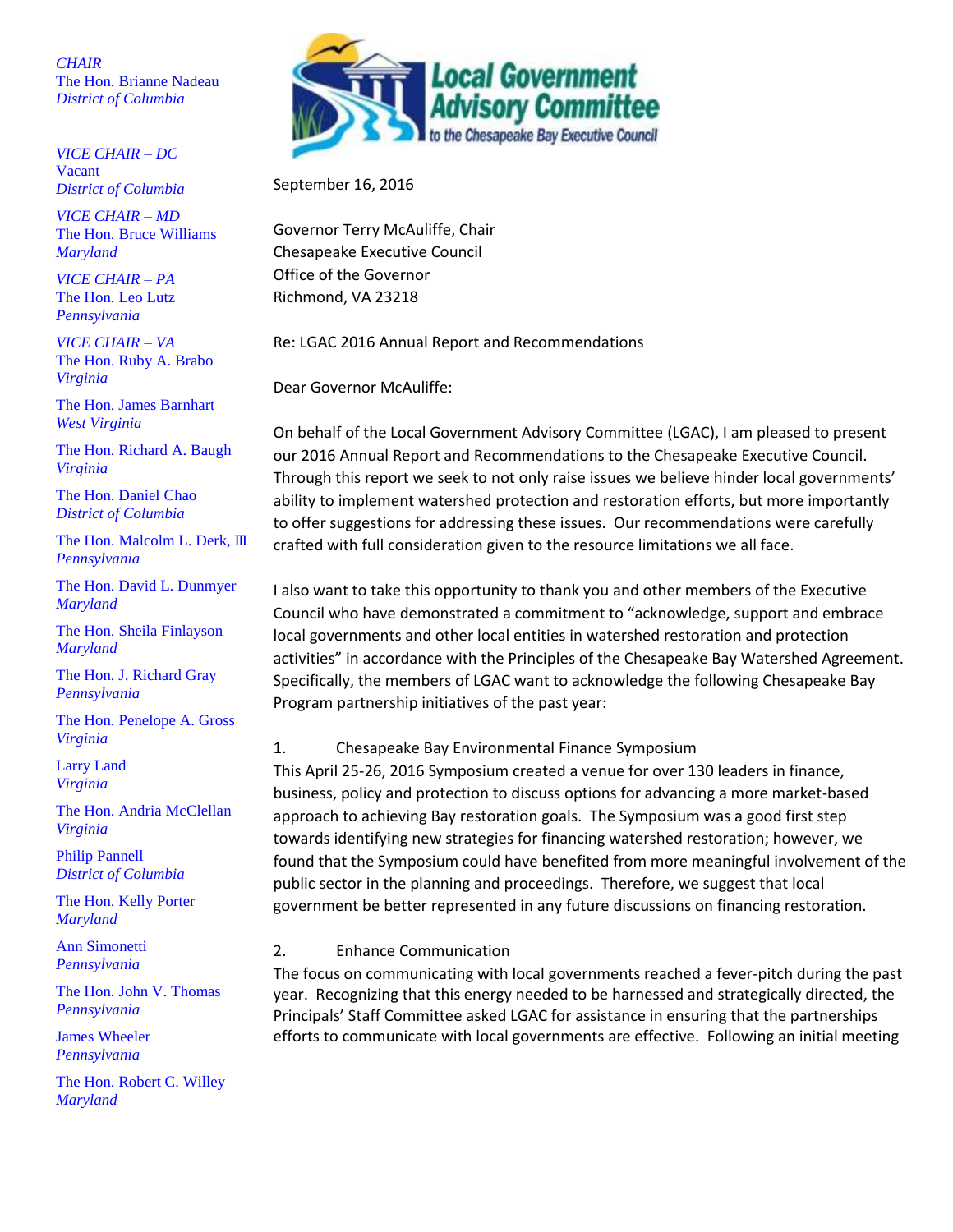In June 2016, and with financial support from Town Creek Foundation and the National Fish and Wildlife Foundation, and supplemental assistance from the Chesapeake Bay Program Office, LGAC is pleased to be leading the Local Government Engagement Initiative, a partnership collaborative designed to enhance communication and better engage local governments around the Midpoint Assessment and Phase III Watershed Implementation Plan development and implementation.

Each jurisdiction must take steps now to develop an infrastructure that facilitates effective communication and local government engagement in the coming years. States must keep local governments informed of decisions, actions and challenges associated with the Chesapeake Bay TMDL. With more than 1,800 units of local government in the watershed, this is clearly no small task. Through the jurisdictions' active participation in the Local Government Engagement Initiative and the continued support of the Executive Council, we believe that local governments will become more engaged in watershed protection and restoration than ever before!

Finally, in our last report to the Executive Council we raised the issue of federal participation in local fee based stormwater programs. We want to reiterate the importance of federal facilities willing participation in the payment of local stormwater fees as called for in the President's Executive Order No. 13508.

Representatives of LGAC look forward to discussing our recommendations with you and the other members of the Executive Council when you meet on October 4, 2016.

Binne K. Nadeau

Brianne K. Nadeau, LGAC Chair

Cc: Chesapeake Executive Council Nicholas DiPasquale, Director, Chesapeake Bay Program

Enclosure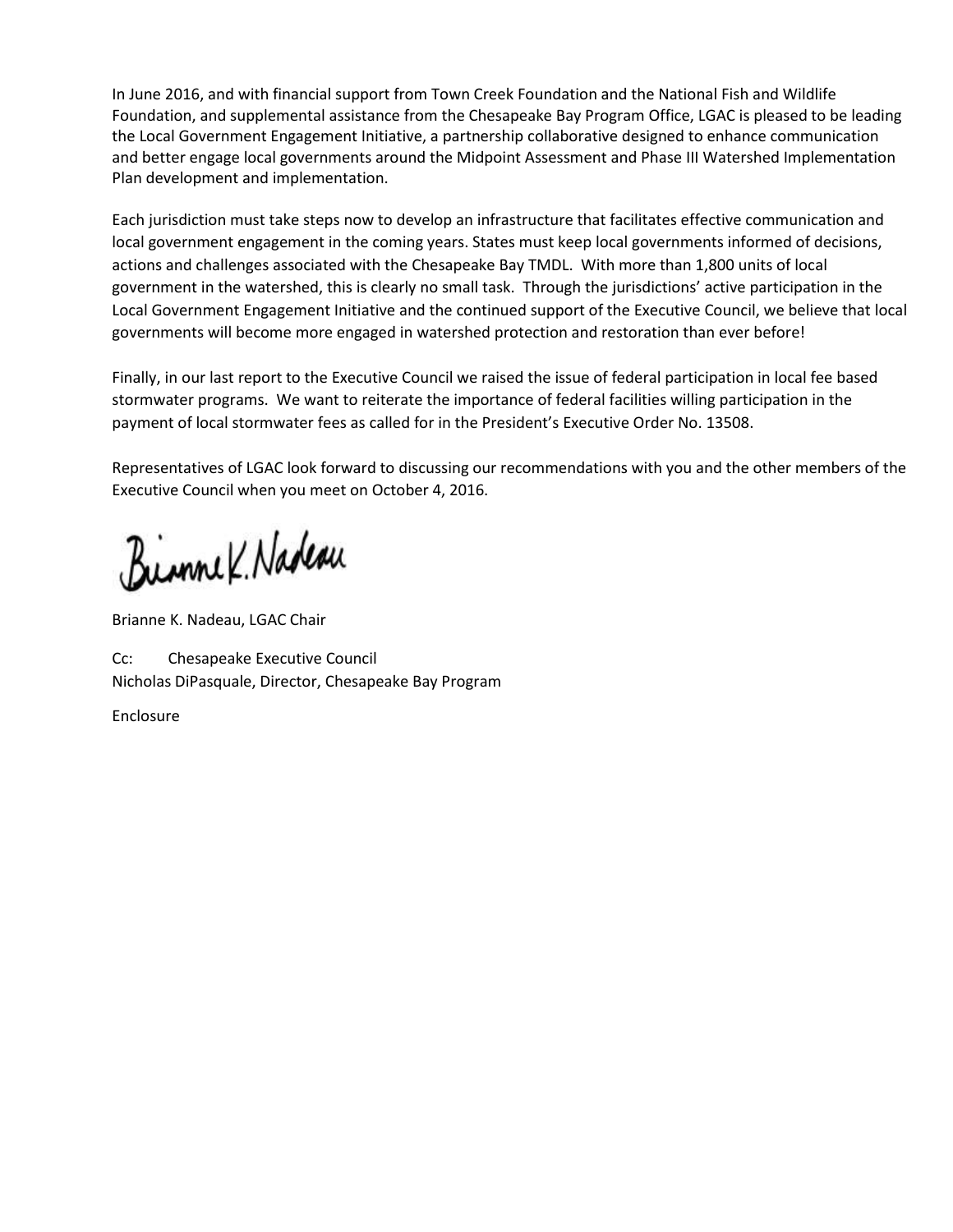

# **Annual Recommendations to the Chesapeake Executive Council October 2016**

**-------------------------------------------------------------------------------------------------------------------------------------------------------**

The Local Government Advisory Committee (LGAC) frequently discusses ways in which federal, state and local partners can work more effectively to achieve our collective vision of a healthy and vibrant Chesapeake Bay Watershed. Our ability to realize this vision depends substantially upon how well local governments (a) understand what is required of them, (b) are equipped to improve water quality by doing such things as incorporating effective stormwater infrastructure programs into municipal infrastructure along with roads, water lines, sewer and utilities, and (c) engage citizens in supporting strategic priorities.

LGAC recommends the Executive Council take the following actions to address these issues and advance Chesapeake Bay watershed restoration and protection efforts.

# 1. **Increase Resources Dedicated to Implementation**

The Chesapeake Bay Program Partnership has been in existence since 1983. Significant resources have been dedicated to developing and administering Bay-related programs at the state and federal level. However, if we are to meet the pollutant reduction targets established in the CB TMDL, more resources, including funding and technical assistance, must be targeted to local implementation.

We recommend that the Principals' Staff Committee be charged with conducting an evaluation of federal and state funding and technical assistance programs in order to identify opportunities to use existing resources more efficiently or to direct more resources to implementation. The evaluation should result in recommendations to establish new, re-tool existing, or expand state and/or federal programs in support of local implementation.

### **2. Speak Out on Behalf of Clean Water**

The drinking water crisis in Flint Michigan, recent flooding in Ellicott City Maryland, and lesions on small mouth Bass in the Susquehanna River, all serve as reminders that our failure to protect water resources has direct consequences to our residents and communities. But we shouldn't rely on events like these to bring attention to the need to invest in protecting our water resources. Elected officials at the local, state and federal level can help raise public awareness and support for clean water initiatives, by speaking out for clean water now.

LGAC recommends that members of the Executive Council help garner public support for actions that protect and restore water resources, while creating vibrant healthy communities, by appearing in public service announcements to be aired within their respective jurisdictions, and using social media and other public venues to speak out for clean water.